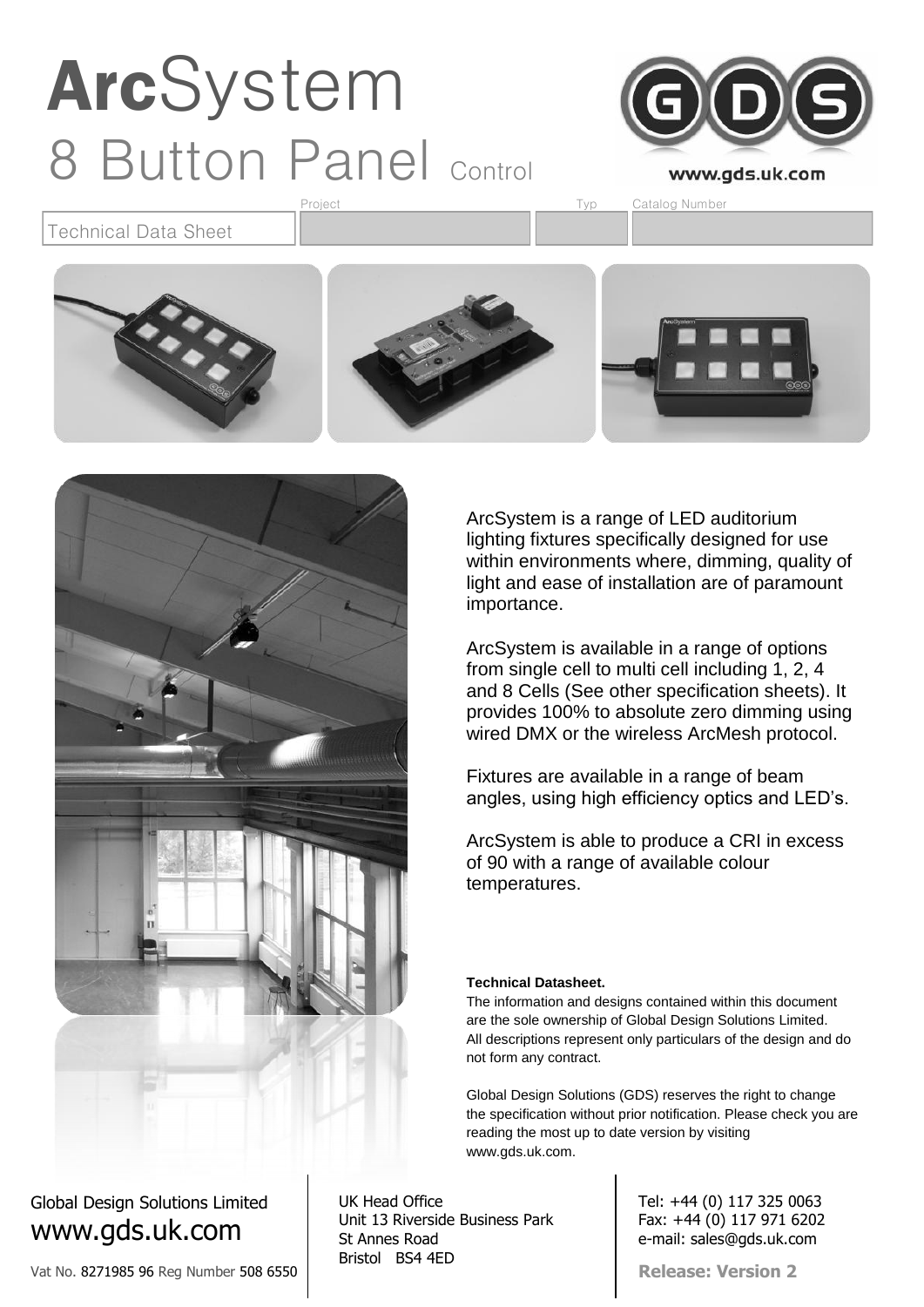

Technical Data Sheet Page 2

### General Information

The button panel is able to recall presets stored in the wireless gateway (ARCMTX1 ). The button panel has a universal mains input and a wireless transceiver for communication with the wireless gateway as standard.

If wired connection is preferred, a wired module is available that allows the button panel to have a wired connection to the wireless gateway. The wired module mounts on the rear of the button panel and uses CAT5/6 cabling.

#### **If using the wired module, power is supplied from the wireless gateway and no local mains power is required.**

The button panel is shipped with a landscape overlay attached to the panel. A portrait overlay is supplied with the button panel should this be required. The 8 switch button fronts can be removed and legends inserted for various functions. A standard legend set is issued with each button panel. See Appendix 1

The button panel comes as standard without rear mounting enclosure. It is possible to order the button panel with back box and mains lead for desktop applications, particularly useful for technical rehearsal situations, please refer to ordering matrix. In this case, the button panel will be wireless control only.

#### **The button panel mounts to a standard 35mm+ deep UK double gang back box.**



Key Points when used with the wireless gateway (ARCMTX1):

- 90-264VAC mains input
- Portrait or landscape overlays provided
- All buttons have adjustable background and active level from the commissioning Tool software (ARCMCT)
- Standard 2 Gang (UK) mounting format
- Supplied with switch button legends
- All control signals use ArcMesh Wireless control or CAT5/6 wired control with additional wired module
- Control and recall of 24 presets stored in the wireless gateway
- Button lockouts can set through the Commissioning software to prevent activation of buttons in audience areas

#### **To specify state:**

A 8 way button panel that connects wirelessly to the ARCMTX1 (wireless gateway), or wired using CAT5/6 cabling, and provides a simple reliable means for recalling presets on the GDS ArcSystem. Unit mounts using a standard 2 gang UK back box , and can be connected directly to the mains supply.

Global Design Solutions Limited www.gds.uk.com

Vat No. 8271985 96 Reg Number 508 6550

Head Office Unit 13 Riverside Business Park St Annes Road Bristol BS4 4ED

Tel: +44 (0) 117 325 0063 Fax: +44 (0) 117 971 6202 e-mail: sales@gds.uk.com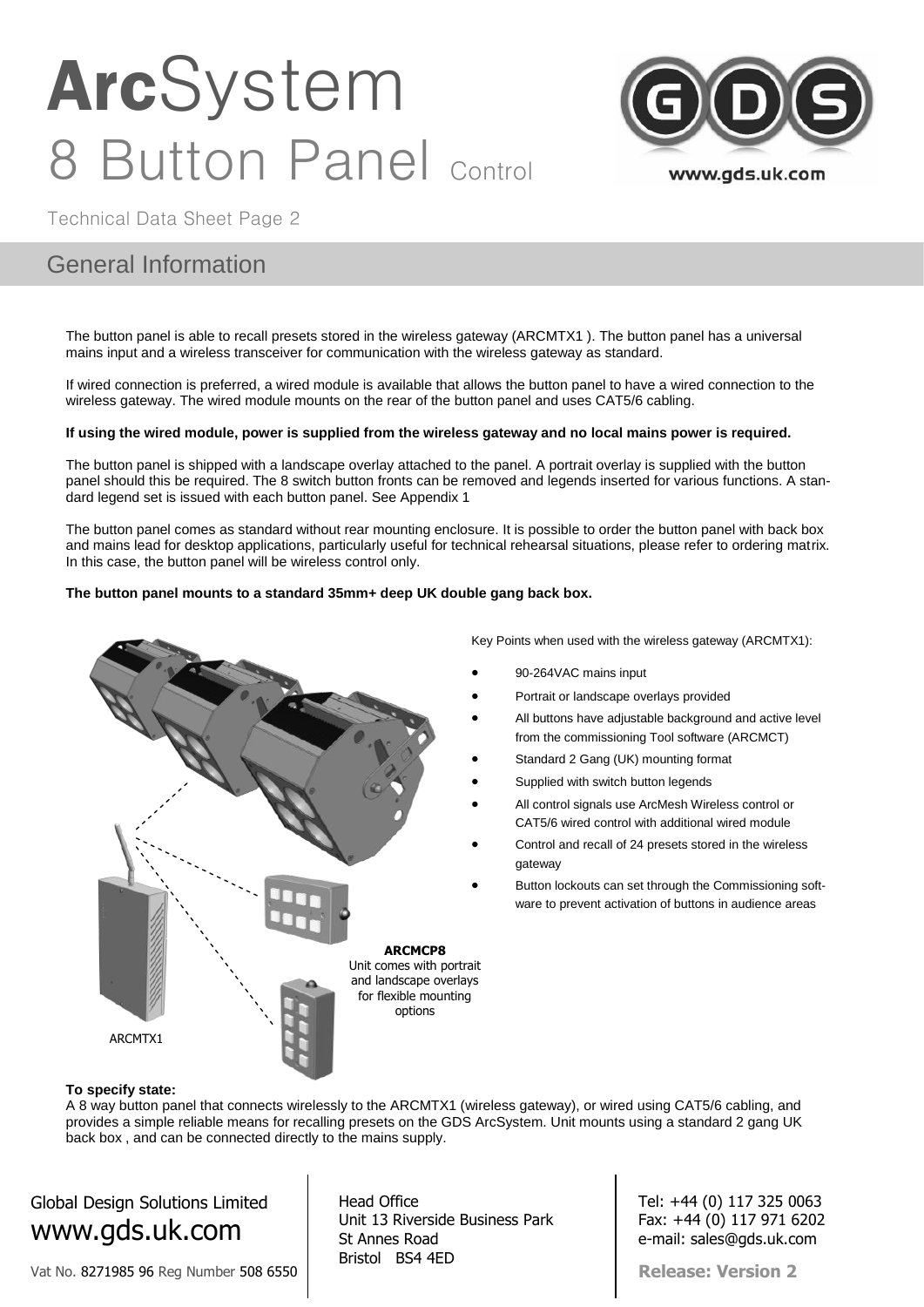

Technical Data Sheet Page 3

### **Options**

| <b>Order Code: ARCMCP8</b> |                                       |
|----------------------------|---------------------------------------|
| Description                | 8 button wireless control panel only. |

### **Note 1:**

Does not include back box. Will fit standard UK 2 Gang deep back box



| <b>Order Code:   ARCMCP8D</b> |                                                                                         |  |  |  |  |  |
|-------------------------------|-----------------------------------------------------------------------------------------|--|--|--|--|--|
| Description                   | 8 button wireless control panel complete with desk<br>mount back box and 2M mains lead. |  |  |  |  |  |

#### **Note 2:**

This unit comes as standard for wireless control only. If wired control is preferred, please order the wired module below.

**This enclosure is not supplied with a gland for the control cabling.**



| <b>Order Code: ARCMCPWM</b> |                                      |
|-----------------------------|--------------------------------------|
| Description                 | 8 button panel wired control module. |

#### **Note 3:**

This allows the 8 button panel to operate wired. Fits directly to rear of 8 button panel module. This unit has 4 screw terminals for connecting the CAT5/6 cable to the unit. For pin out details please see control - Configuration.



Vat No. 8271985 96 Reg Number 508 6550

Head Office Unit 13 Riverside Business Park St Annes Road Bristol BS4 4ED



Tel: +44 (0) 117 325 0063 Fax: +44 (0) 117 971 6202 e-mail: sales@gds.uk.com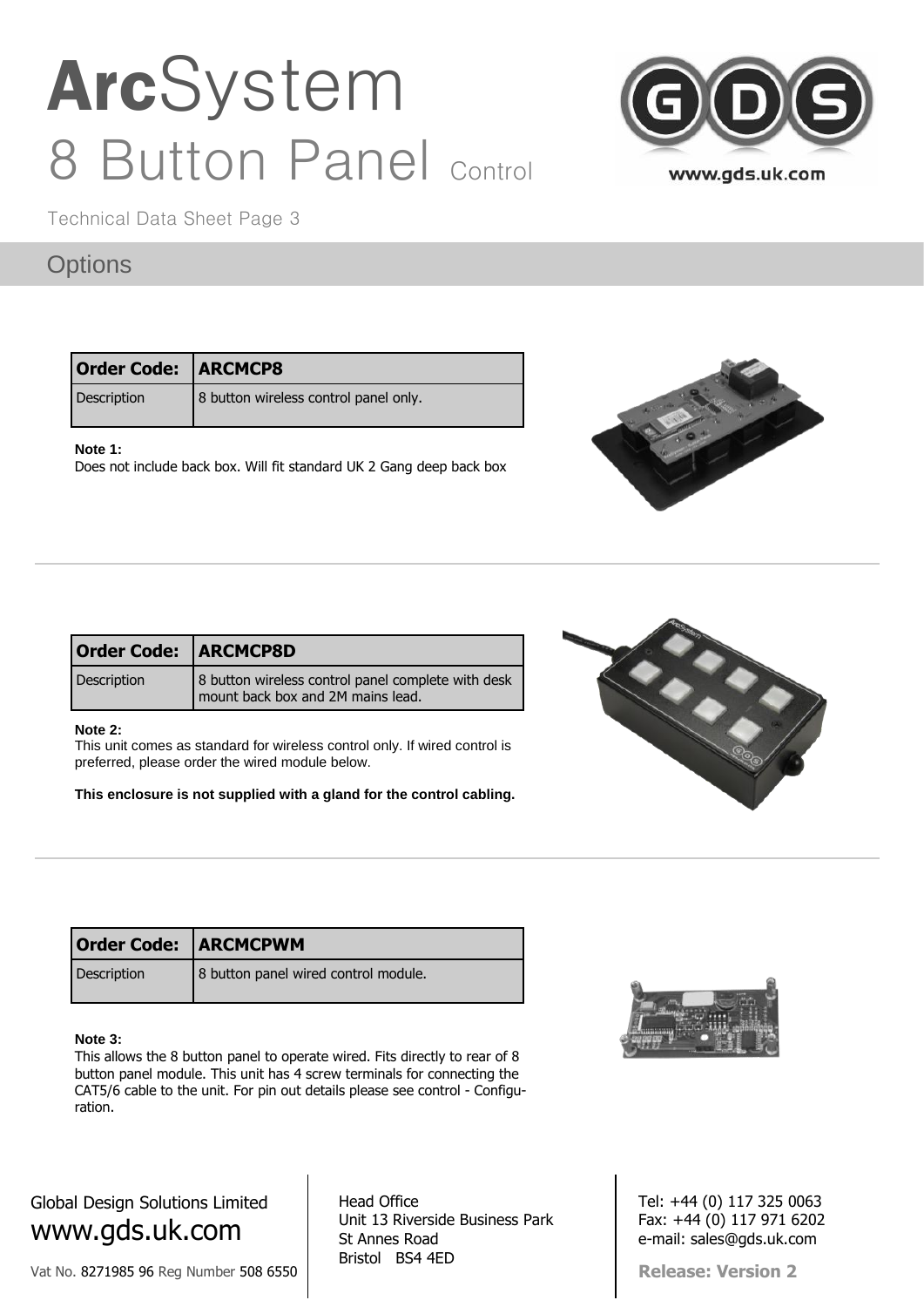

Technical Data Sheet Page 4

### Control - Configuration

Button panels have to connect to a wireless gateway (ARCMTX1). The wireless gateway stores the preset recall data which is activated when a button is pressed. The button panels and presets are configured using the commissioning tool (ARCMCT) software.

### **Configuration architecture - Wireless:**

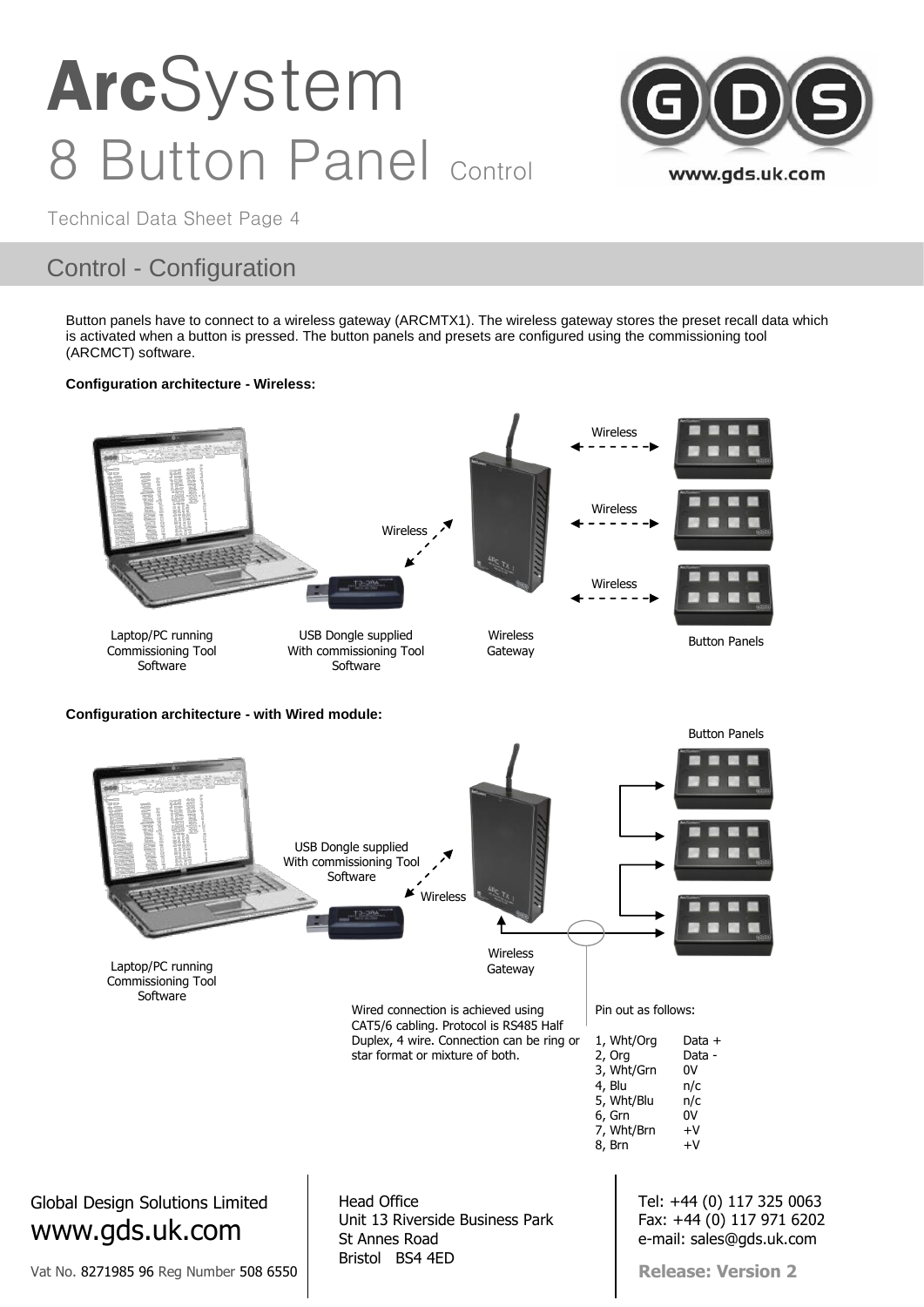

Technical Data Sheet Page 5

### Control - Configuration - Cont

Within the Commissioning software, the button panels will appear in the main device list

| Options Help<br>File |                        |                |                                             |          |                   |                       |                              |              |
|----------------------|------------------------|----------------|---------------------------------------------|----------|-------------------|-----------------------|------------------------------|--------------|
|                      | USB Serial Port (COM9) |                | ×                                           | Refresh  |                   | Edit Wireless Gateway | Edit Fixtures<br>Edit Scenes |              |
| www.gds.uk.com       | Connect                |                | Disconnect                                  | Identify |                   | Edit USB Tool         | <b>Edit Button Stations</b>  | ArcSystem    |
| Device               | Name                   | Version        | DMX Address Level Min Level Signal Strength |          |                   |                       | MAC                          | Re-Broadcast |
| Wireless Gateway     |                        | 0.60           |                                             |          |                   |                       | 00:15:8d:00:00:21:bb:cb      |              |
| Special              | Track light1           | 0.33           | 6                                           | 0%       |                   | 205                   | 00:15:8d:00:00:21:4f:57      |              |
| <b>Button Panel</b>  | Front of House         | 0.14           |                                             |          |                   | 128                   | 00:15:8d:00:00:21:ad:a6      |              |
| 4 Channel Driver     | Conf Room Left         | 0.27           | $\overline{2}$                              | 100%     | 100%              | 144                   | 00:15:8d:00:00:14:95:28      |              |
| 4 Channel Driver     | Conf Room Right        | 0.27           | $\overline{2}$                              | 100%     | 100%              | 153                   | 00:15:8d:00:00:21:4f:ef      |              |
| 2 Cell Fixture       | 2-Cell Wht & Bl        | 0.27           | $\mathbf{1}$                                | 0%       |                   | 170                   | 00:15:8d:00:00:14:95:b0      |              |
| USB Tool (Local)     |                        | 0.8            |                                             |          |                   | 103                   | 00:15:8d:00:00:32:8c:d4      |              |
| DMX DMX Fixture      |                        |                | 50                                          |          |                   |                       |                              |              |
|                      |                        |                |                                             |          |                   |                       |                              |              |
|                      |                        |                |                                             |          |                   |                       |                              |              |
|                      |                        |                |                                             |          |                   |                       |                              |              |
|                      |                        |                |                                             |          |                   |                       |                              |              |
| Network Id: 2        | PAN Id: 0              | No of Devices: |                                             |          | Radio channel: 24 |                       | Free Radio DMX Addresses: 60 |              |

stations' button will bring the configuration screen up shown below:

Global Design Solutions Limited www.gds.uk.com

Vat No. 8271985 96 Reg Number 508 6550

Head Office Unit 13 Riverside Business Park St Annes Road Bristol BS4 4ED

Tel: +44 (0) 117 325 0063 Fax: +44 (0) 117 971 6202 e-mail: sales@gds.uk.com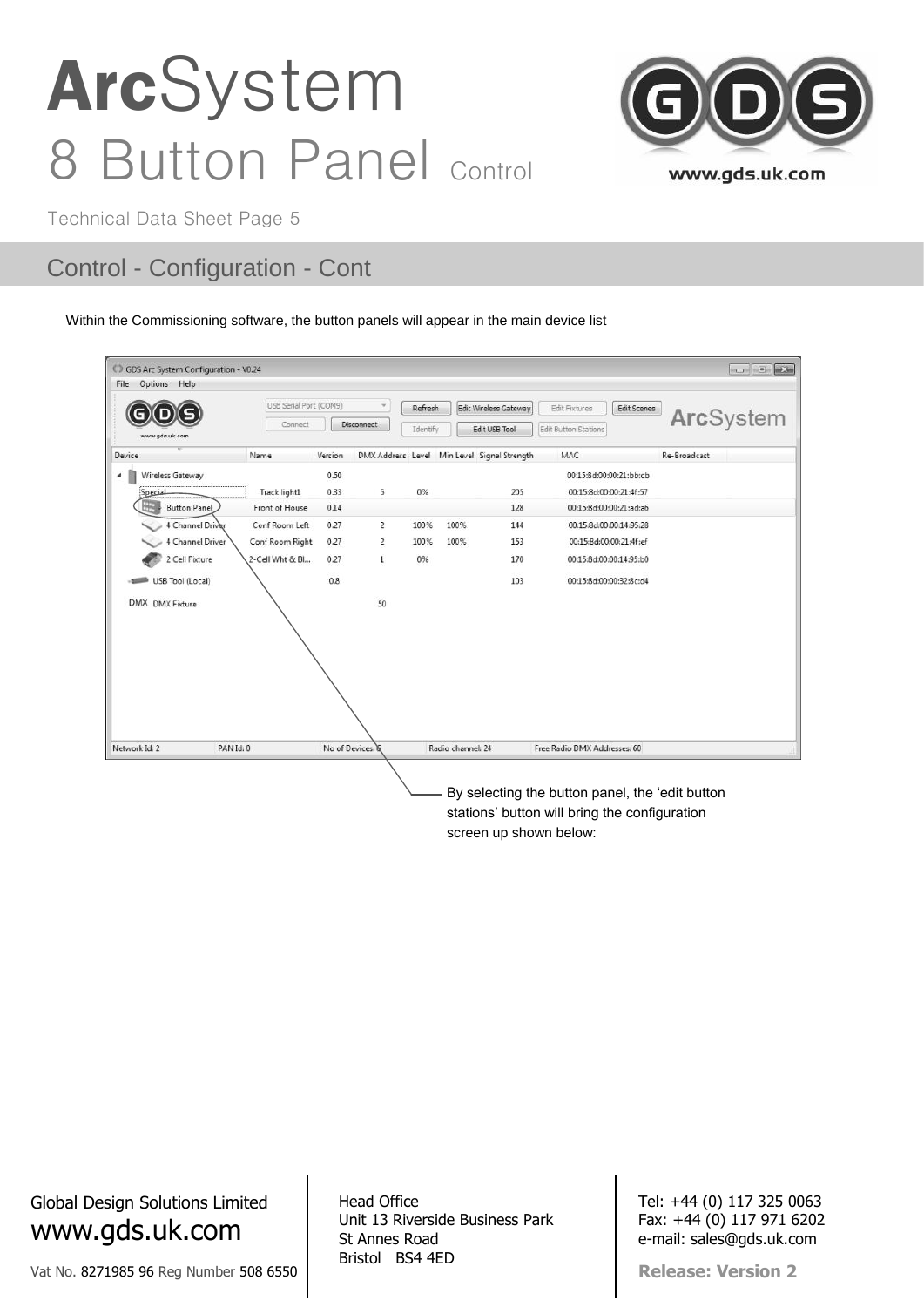

Technical Data Sheet Page 6

### Control - Configuration - Cont

#### The Edit button Panel configuration screen:

| 8<br>x<br><b>63 Edit Button Panel</b>             |                                                      |
|---------------------------------------------------|------------------------------------------------------|
| Name                                              |                                                      |
| Front of House                                    | Name of button panel in system                       |
| Status                                            |                                                      |
| Mac Address: 00:15:8d:00:00:21:ad:a6              |                                                      |
| Version: 0.14                                     |                                                      |
| Receive Strength: 186                             | There are 16 Network ID's available. This allows     |
| Radio Settings                                    |                                                      |
| Network Id: 2                                     | separate systems to operate within one building      |
| Power                                             | such as a main space and studio space. In this case, |
| LED Brightness                                    | 2 wireless gateways will be required.                |
| 100%<br>Active                                    |                                                      |
|                                                   | Brightness control of button LED's. Active           |
| 100%<br>Inactive                                  | colour is white, inactive colour is blue.            |
| Status LEDs                                       |                                                      |
| V Enable                                          | Where button panels are installed in FOH             |
|                                                   |                                                      |
| Scene Selection                                   | areas, the internal status LED's can be              |
| Scene 1: Day<br>Button 1:                         | turned off to avoid distraction.                     |
| Scene 2: Show<br>Button 2:<br>۰                   |                                                      |
| Button 3: Scene 3: Cleaning ▼                     |                                                      |
| Button 4: Scene 4: Rehersal $\blacktriangleright$ |                                                      |
| Button 5: Scene 5                                 | Stored scenes are assigned to buttons here           |
| Button 6: Scene 6                                 | from the 24 available scenes within the              |
|                                                   | wireless gateway, see next page.                     |
| Button 7: Scene 7<br>۰                            |                                                      |
| Button 8: Scene 8<br>۰                            |                                                      |
|                                                   | The identify button flashes all 8 but-               |
| Identify<br>Apply<br>Cancel                       | tons so that the location of the button              |
|                                                   | panel can be checked.                                |
|                                                   |                                                      |

Global Design Solutions Limited www.gds.uk.com

Vat No. 8271985 96 Reg Number 508 6550

Head Office Unit 13 Riverside Business Park St Annes Road Bristol BS4 4ED

Tel: +44 (0) 117 325 0063 Fax: +44 (0) 117 971 6202 e-mail: sales@gds.uk.com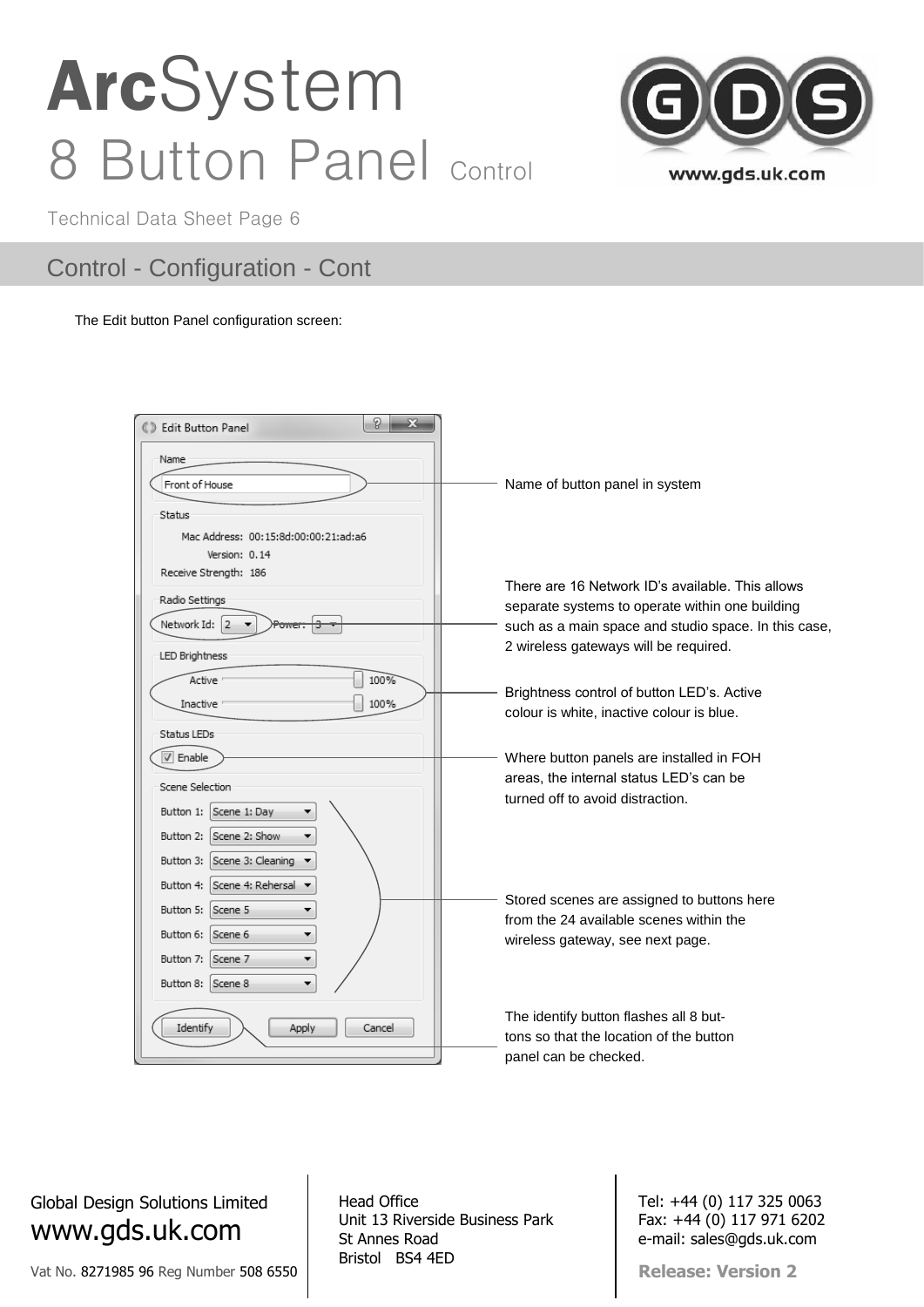

Technical Data Sheet Page 7

### Control - Configuration - Cont

The 24 available scenes that are stored in the wireless gateway are simply recorded from the DMX feed and given fade times and names, as below. Once this has been completed, they can be assigned to each switch button on the button panel.

| C arc_sys_configV0 |                |                                   |          |           |           |   |                                     |       | $\mathbb{R}$ $\mathbb{R}$ |  |
|--------------------|----------------|-----------------------------------|----------|-----------|-----------|---|-------------------------------------|-------|---------------------------|--|
|                    | Scene Controls |                                   |          |           |           |   |                                     |       |                           |  |
| 1:                 |                | 3 Seconds<br>▼                    | Day      | ٠         | 13:       |   | No Fade<br>۰                        |       | $\bullet$                 |  |
| 2:                 |                | 3 Seconds                         | Show     |           | 14:       |   | No Fade<br>$\blacktriangledown$     |       | $\bullet$                 |  |
| 3:                 |                | 3 Seconds<br>$\blacktriangledown$ | Cleaning |           | 15:       |   | No Fade<br>$\blacktriangledown$     |       | $\bullet$                 |  |
| 4:                 |                | No Fade<br>$\blacktriangledown$   | Rehersal | ۰         | 16:       |   | No Fade<br>▼                        |       | $\bullet$                 |  |
| 5:                 |                | No Fade<br>$\blacktriangledown$   |          | $\bullet$ | 17:       |   | No Fade<br>$\overline{\phantom{a}}$ |       | $\bullet$                 |  |
| 6:                 |                | No Fade<br>$\blacktriangledown$   |          | $\bullet$ | 18:       |   | No Fade<br>$\blacktriangledown$     |       | $\bullet$                 |  |
| 7:                 |                | No Fade<br>$\blacktriangledown$   |          | $\bullet$ | 19:       |   | No Fade<br>▼                        |       | $\bullet$                 |  |
| 8:                 |                | No Fade<br>$\blacktriangledown$   |          | $\bullet$ | 20:       |   | No Fade<br>$\overline{\phantom{a}}$ |       | $\bullet$                 |  |
| 9:                 |                | No Fade<br>$\blacktriangledown$   |          | $\bullet$ | 21:       |   | No Fade<br>$\blacktriangledown$     |       | $\bullet$                 |  |
| 10:                |                | No Fade<br>$\blacktriangledown$   |          | $\bullet$ | 22:       |   | No Fade<br>▼                        |       | $\bullet$                 |  |
| 11:                |                | No Fade<br>$\blacktriangledown$   |          |           | 23:       |   | No Fade<br>۳                        |       | $\bullet$                 |  |
| 12:                |                | No Fade<br>$\blacktriangledown$   |          |           | 24:       |   | No Fade<br>$\blacktriangledown$     |       | $\bullet$                 |  |
| Full:              |                | No Fade<br>$\blacktriangledown$   |          |           | Blackout: | ⋗ | No Fade<br>$\blacktriangledown$     |       |                           |  |
|                    | Record Enable  |                                   |          |           |           |   |                                     | Apply | Cancel                    |  |

#### **General Notes:**

Once the scenes have been stored in the wireless gateway, they are held in non volatile memory for recall as required.

Any number of buttons on any number of button panels can be assigned to each scene.

The switch buttons operate in one of two ways and this can be changed through the commissioning Tool software. This setting is global and applies to the whole system. The operation is as follows:

#### **1. Toggle Mode**

By pushing the switch, the scene will be recalled using the set fade time above. By pushing the same button again, the scene will be faded to zero. This mode is ideal for instances where multiple areas need to be controlled simultaneously and avoids having many 'OFF' buttons, as it may be a requirement to turn one area off, but leave another on. In this case, when the scene is recorded, the DMX channels at level 0 will not be stored, so that there levels remain unchanged when that scene is recalled.

#### **2. Exclusive Mode**

This is more suited to traditional control of house lighting, where only one button can be active on a button panel at a time. In this mode, the button panel is normally programmed to have switches such as 'ON', '75%', '50%', '25%'and 'OFF'. In this mode only one preset can be active at any time. This mode can be less confusing to the operator.

Global Design Solutions Limited www.gds.uk.com

Vat No. 8271985 96 Reg Number 508 6550

Head Office Unit 13 Riverside Business Park St Annes Road Bristol BS4 4ED

Tel: +44 (0) 117 325 0063 Fax: +44 (0) 117 971 6202 e-mail: sales@gds.uk.com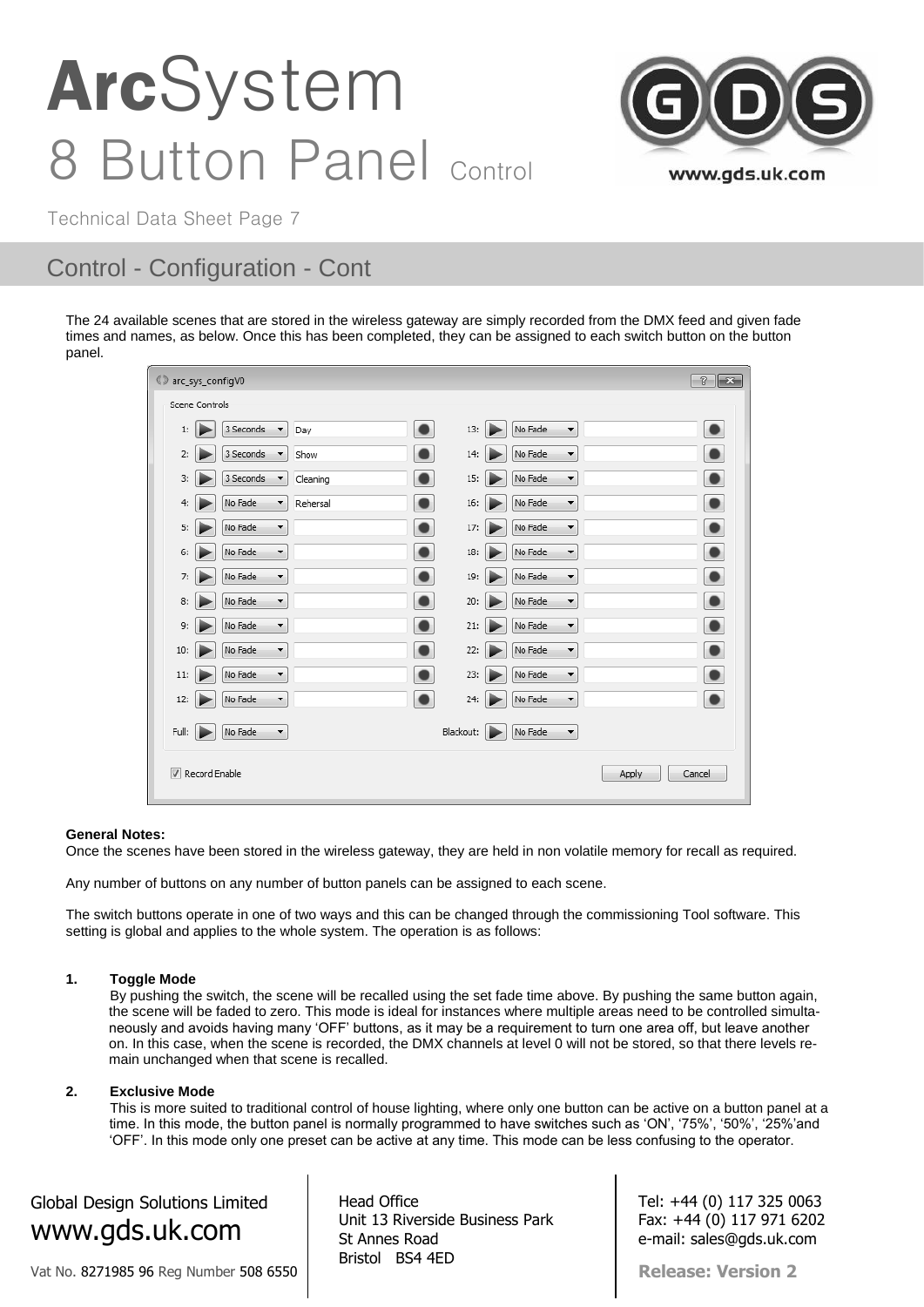

Technical Data Sheet Page 8

### Control - Operation

#### **Control with the button panel and DMX**

Button panels and DMX512 from the lighting desk can be used together in one venue as required. In addition, both wired and wireless units can operate from the wireless gateway simultaneously.



#### **Using the DMX output port at the gateway**

When replaying the stored scenes, the DMX output port at the gateway can be used to control any wired ArcSystem and other third party devices.

There are 64 control channels within the ArcSystem architecture which can have DMX channels assigned to them. These channels can be ArcSystem fittings or third party devices. In the case of controlling third party devices, a DMX fixture is added to the device list.

Once this is done, its levels can be stored along side the ArcSystem fittings in a preset.

Global Design Solutions Limited www.gds.uk.com

Vat No. 8271985 96 Reg Number 508 6550

Head Office Unit 13 Riverside Business Park St Annes Road Bristol BS4 4ED

Tel: +44 (0) 117 325 0063 Fax: +44 (0) 117 971 6202 e-mail: sales@gds.uk.com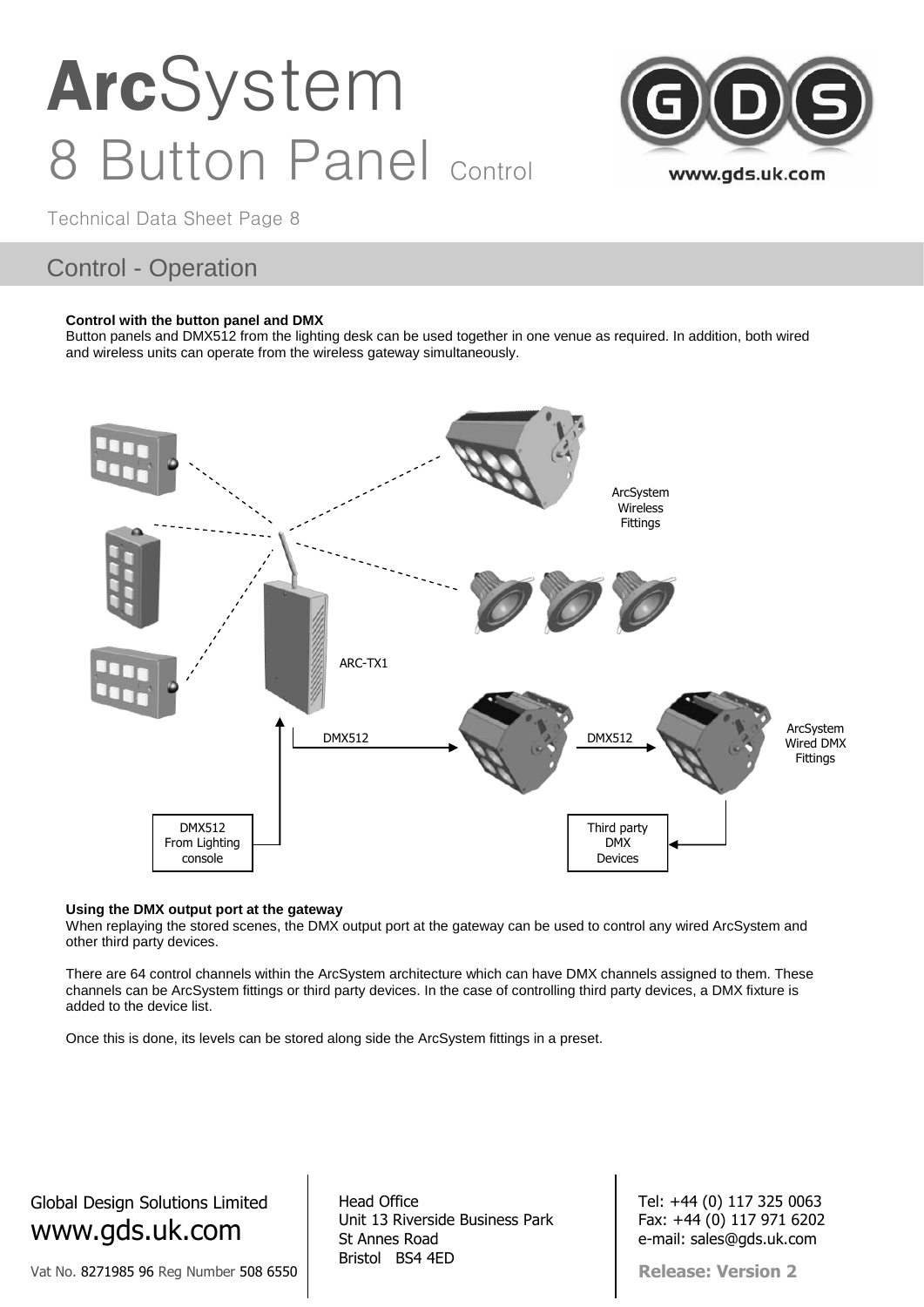

Technical Data Sheet Page 9

### Control - Operation - Cont

The DMX fixtures are created and shown in the main tree for outputting preset levels at the DMX out port in the wireless gateway.



In this case DMX channel 50 can now be stored in the scene presets and will output from the DMX port in the wireless gateway.

### Basic Physical Information

- Unit Weight 0.5 Kgs / 0.2 lbs
- $\bullet$  Height = 47.5mm / 1.8"
- Width = 88mm / 3.5"
- Length =  $148 / 5.8$ "

Global Design Solutions Limited www.gds.uk.com

Vat No. 8271985 96 Reg Number 508 6550

Head Office Unit 13 Riverside Business Park St Annes Road Bristol BS4 4ED

Tel: +44 (0) 117 325 0063 Fax: +44 (0) 117 971 6202 e-mail: sales@gds.uk.com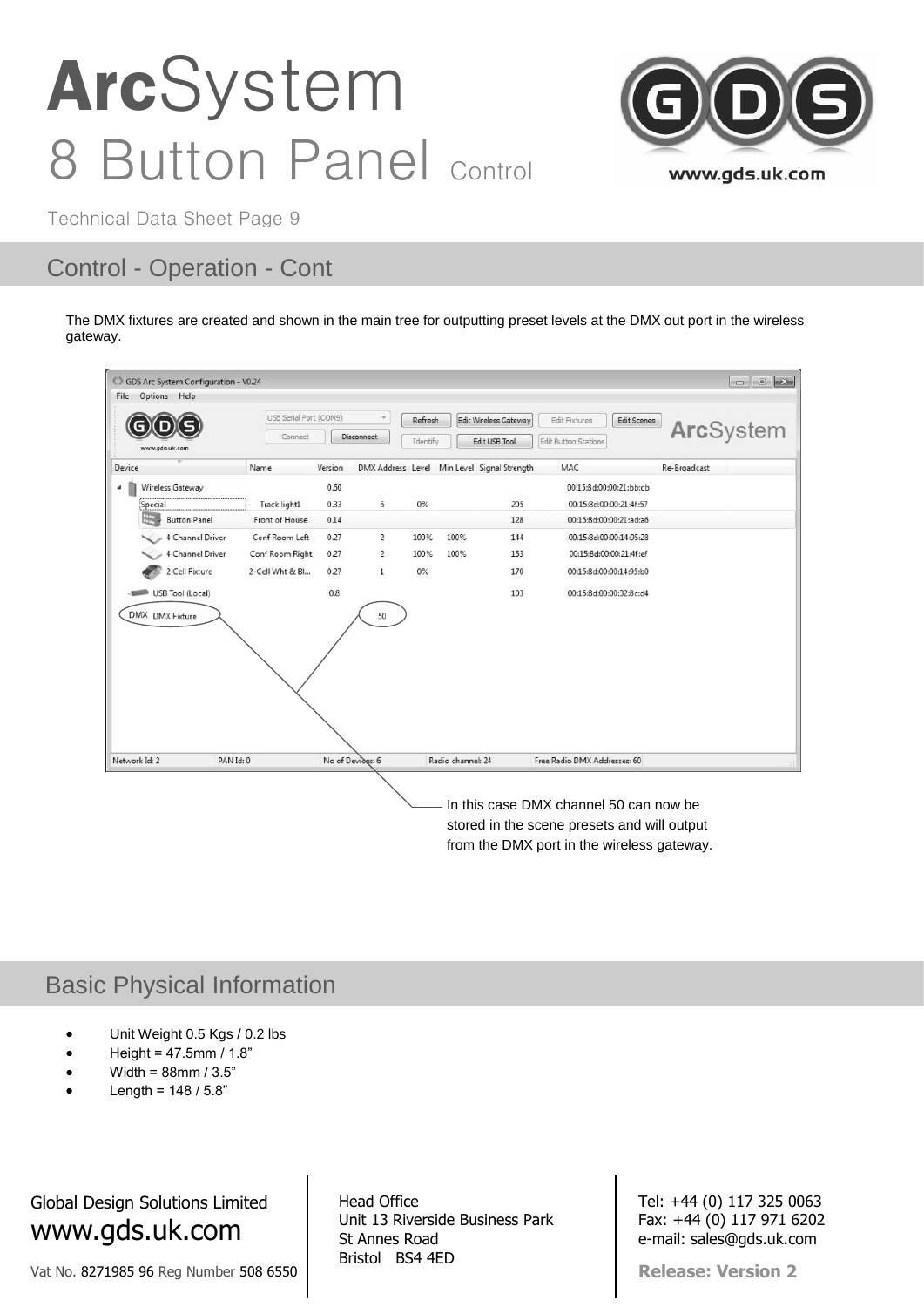

Technical Data Sheet Page 10

### Dimensional Data - With Back Box



Global Design Solutions Limited www.gds.uk.com

Vat No. 8271985 96 Reg Number 508 6550

Head Office Unit 13 Riverside Business Park St Annes Road Bristol BS4 4ED

Tel: +44 (0) 117 325 0063 Fax: +44 (0) 117 971 6202 e-mail: sales@gds.uk.com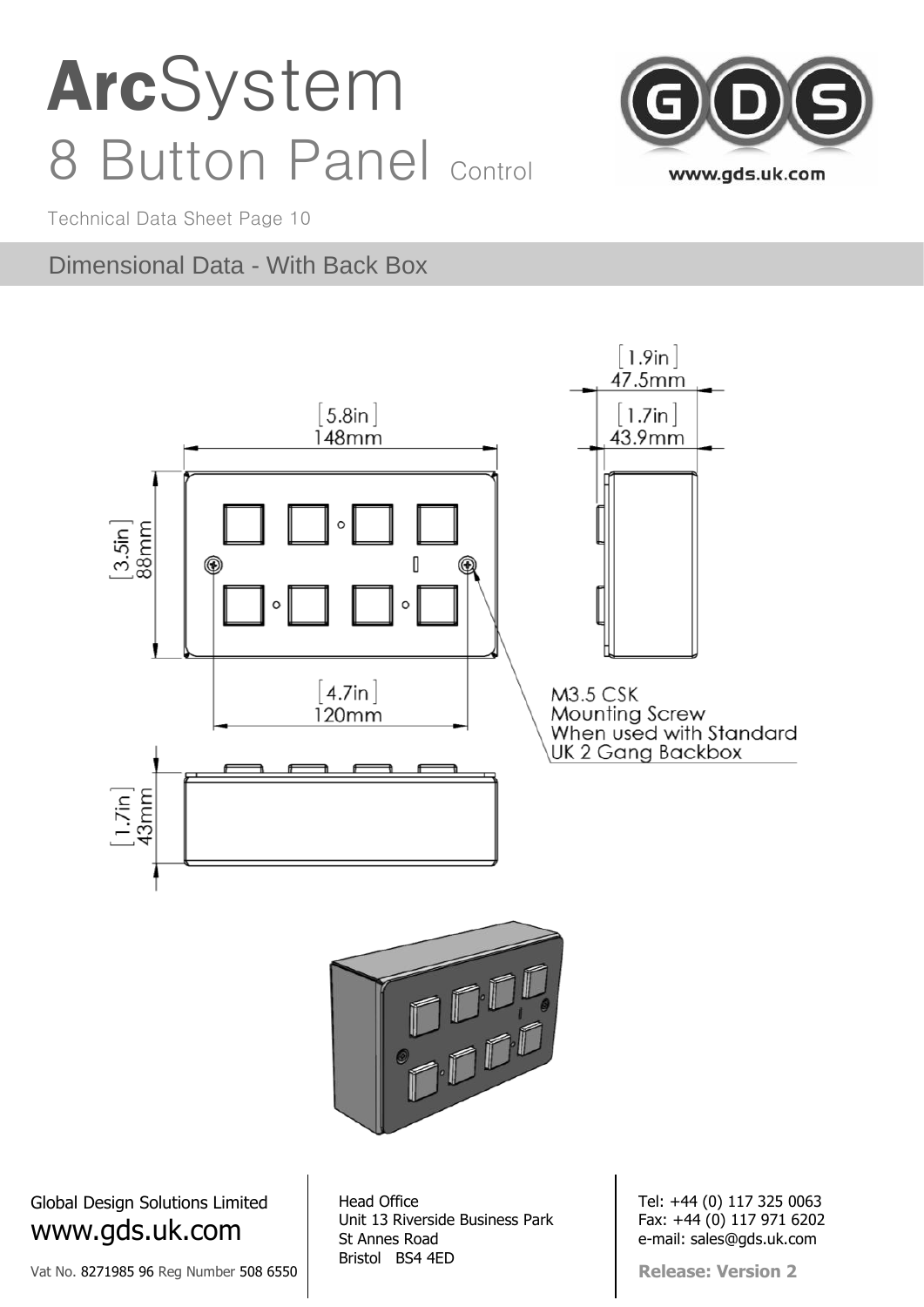

Technical Data Sheet Page 11

### Dimensional Data - Without Box





Global Design Solutions Limited www.gds.uk.com

Vat No. 8271985 96 Reg Number 508 6550

Head Office Unit 13 Riverside Business Park St Annes Road Bristol BS4 4ED

Tel: +44 (0) 117 325 0063 Fax: +44 (0) 117 971 6202 e-mail: sales@gds.uk.com